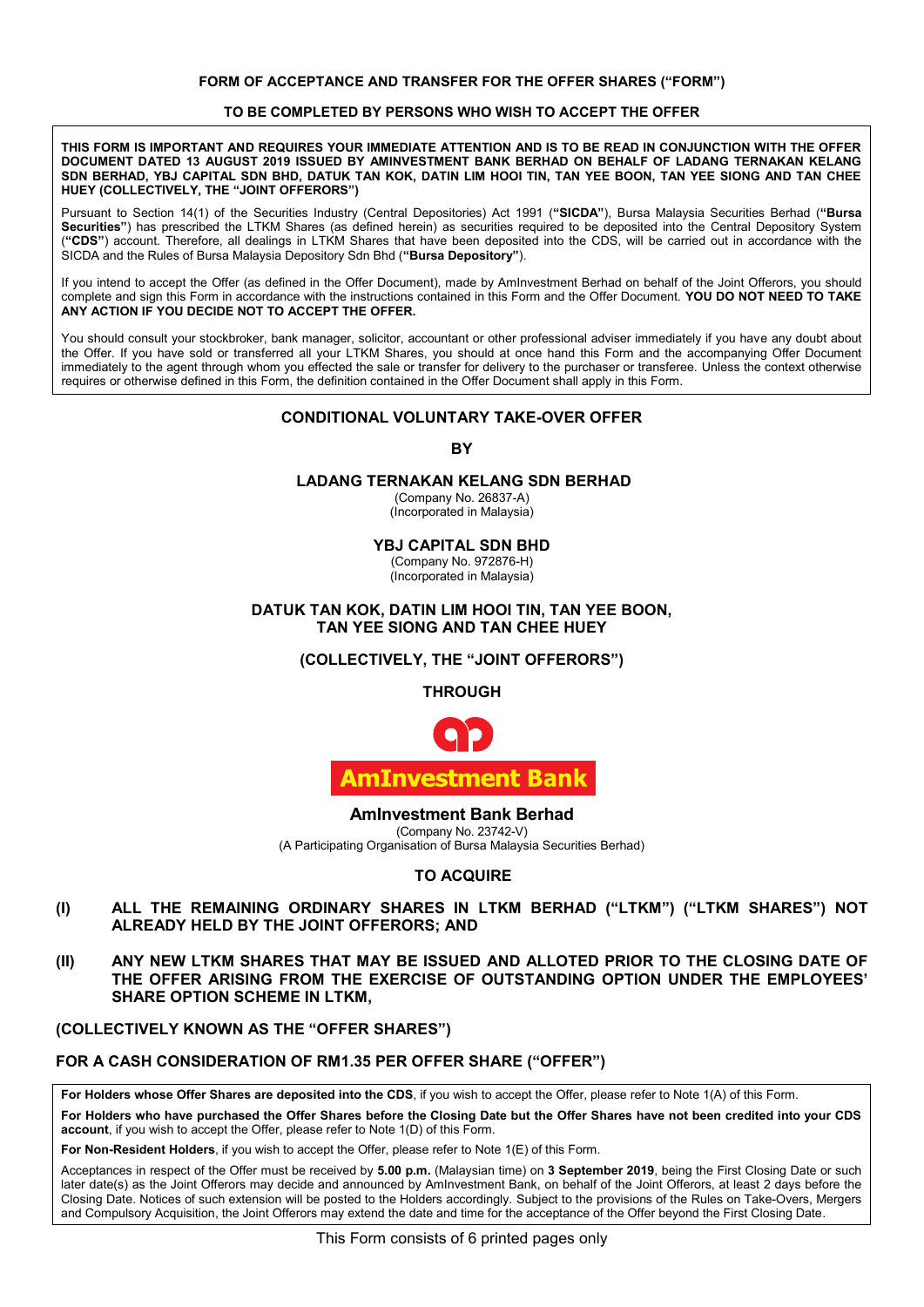## **NOTES REGARDING THE COMPLETION AND LODGEMENT OF THIS FORM**

If you are an individual, you must, except as mentioned below, personally sign this Form. If you are a corporation, you must execute this Form under your common seal, which has to be affixed and witnessed in accordance with your Constitution or other regulations and signed on your behalf by an authorised officer or attorney in accordance with your Constitution or other regulations.

Please refer to the following procedures to facilitate your completion of this Form:

## **1. (A) If your Offer Shares are deposited into your CDS account**

To accept the Offer, you are required to:

- (i) Complete and sign this Form;
- (ii) Complete and sign the Bursa Depository Transfer Form, which can be obtained from your Authorised Depository Agent ("**ADA**")/Authorised Direct Member ("**ADM**"), in accordance with the instructions printed on the reverse side of the Bursa Depository Transfer Form;
- (iii) Complete in full the following particulars as contained in the Bursa Depository Transfer Form:
	- (a) Particulars of the securities;
	- (b) Particulars of the depositor;
	- (c) Particulars of the witness;<br>(d) Particulars of the transfere
	- $\begin{array}{ll}\n\text{(d)} & \text{Particulars of the transferee as shown below; and} \\
	\text{(e)} & \text{Category and approved reasons for transfer as sh}\n\end{array}$
	- Category and approved reasons for transfer as shown below.

In respect of (d) and (e) above, you are requested to complete the particulars on the transferee as follows:

| CDS account no.      | $: 086 - 001 - 064909336$                                                     |
|----------------------|-------------------------------------------------------------------------------|
| Name of transferee   | : AMSEC NOMINEES (TEMPATAN) SDN BHD                                           |
|                      | PLEDGED SECURITIES ACCOUNT - AMBANK (M) BERHAD                                |
|                      | FOR LADANG TERNAKAN KELANG SDN BHD                                            |
| Category of transfer | $\therefore$ To cross (X) on category B only (change in beneficial ownership) |
| Reason for transfer  | : To cross $(X)$ on category B1 only (take-over offer)                        |
|                      |                                                                               |

(iv) Proceed to lodge the completed and signed Bursa Depository Transfer Form with your ADA/ADM for the transfer of the Offer Shares deposited in the CDS on any Market Day prior to the Closing Date.

The transfer request shall be submitted by 3.30 p.m. (Malaysian time) to effect the transfer on the same Market Day provided that the request for transfer is in compliance with the instructions and Rules of Bursa Depository; and

(v) Enclose the Depositor's Copy of your Bursa Depository Transfer Form (with the details of the reference number to be issued by Bursa Depository for the transfer, as evidence that the transfer has been effected) duly verified and acknowledged by your ADA/ADM, together with this completed and signed Form and despatch by ordinary mail at your own risk or deliver by hand to the Share Registrar at the following address, so as to arrive **not later than 5.00 p.m. (Malaysian time) on 3 September 2019**, being the First Closing Date or in the event the date and time for acceptance of the Offer is revised or extended in accordance with the Rules, such revised or extended closing date as the Joint Offerors may decide and announced by AmInvestment Bank on behalf of the Joint Offerors, at least 2 days before the Closing Date:

## **Tricor Investor & Issuing House Services Sdn Bhd (11324-H)**

Unit 32-01, Level 32, Tower A Vertical Business Suite Avenue 3, Bangsar South No. 8, Jalan Kerinchi 59200 Kuala Lumpur Wilayah Persekutuan Malaysia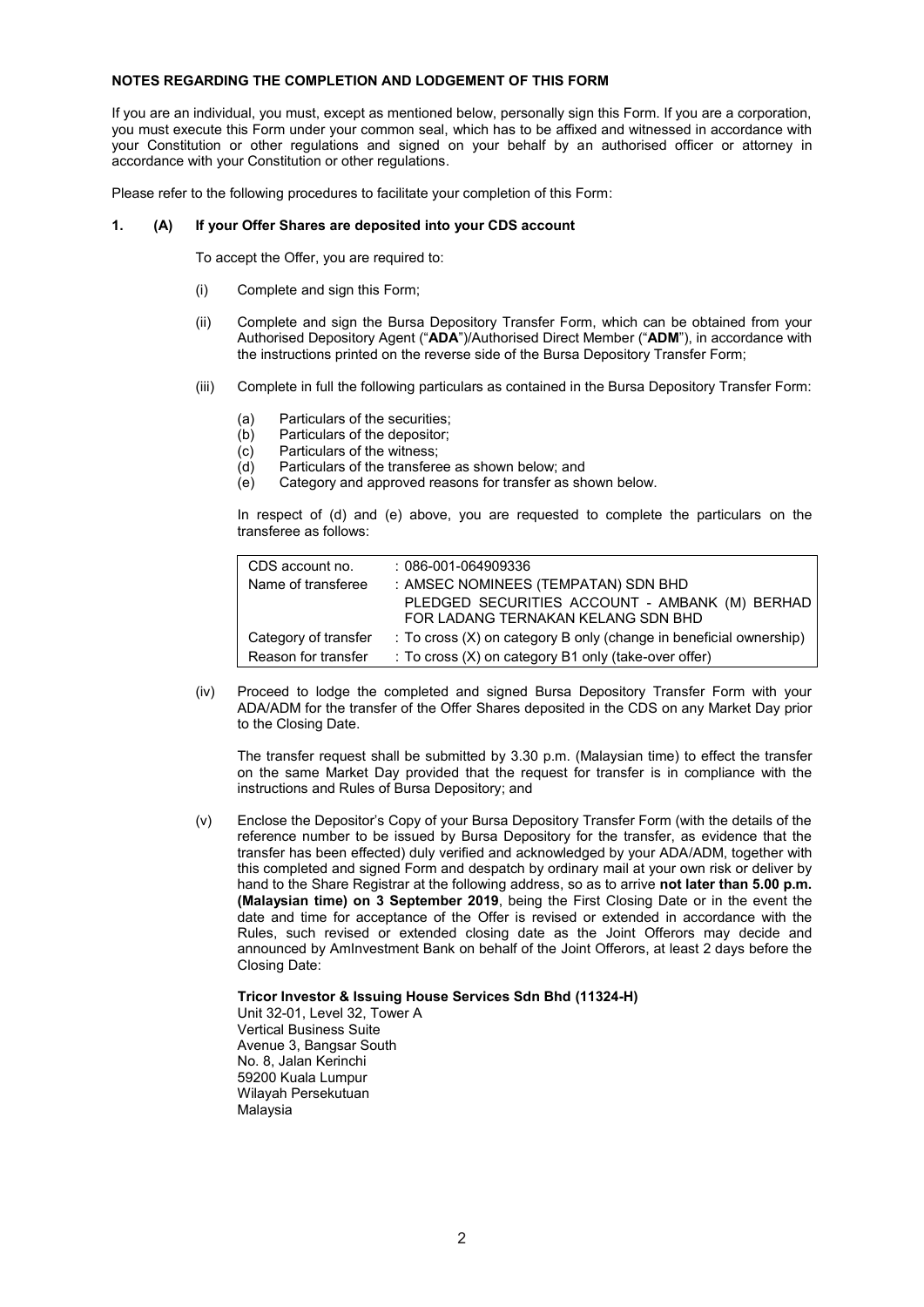Telephone no. : +(603) 2783 9299 Facsimile no. : +(603) 2783 9222

The Share Registrar will not issue any acknowledgement of receipt of this Form and the accompanying documents in respect of the Offer. Proof of time of postage shall not constitute proof of time of receipt by the Share Registrar.

## **(B) If the Holder is away from his/her registered address in Malaysia and this Form is received by agent of the Holder**

The agent of the Holder should send this Form by the quickest means (e.g. courier or express post) to the Holder for execution or, if he/she has executed a Power of Attorney, have this Form signed by the attorney and accompanied by a statement reading "signed under Power of Attorney which is still in force, no notice of revocation having been received". In the latter case, a copy of the Power of Attorney which should be valid in accordance with the laws of the jurisdiction in which it was created and is exercised and recognised as valid in Malaysia, should be enclosed with this Form for noting and lodged with the Share Registrar at the address set out in Note 1(A)(v) above.

The Holder should then proceed to perform the procedures as set out in Note 1(A) above. No other signature is acceptable.

## **(C) If the Holder is deceased**

In order to accept the Offer, the duly completed Form of Notification of Death of Depositor ("**Form of Notification**") as prescribed by the Rules of Bursa Depository must be submitted to Bursa Depository and the transfer of the Offer Shares from the CDS account of the deceased to the CDS account of the executor or administrator of the deceased's estate must be effected by Bursa Depository. This Form must be signed by the executor or administrator of the deceased's estate, named in the Form of Notification to whom the Offer Shares have been effectively transferred by Bursa Depository and who is registered as the Holder and the procedures set out in Note 1(A) above shall be applicable.

## **(D) If your Offer Shares purchased have yet to be credited into your CDS account**

If you have purchased the Offer Shares before the Closing Date but the Offer Shares have yet to be credited into your CDS account, you should forward this completed Form together with the relevant contract note for the Offer Shares as evidence of your beneficial ownership of the Offer Shares to the Share Registrar at the address set out in Note 1(A)(v) above so as to arrive no later than 5.00 p.m. (Malaysian time) on the Closing Date. You must then perform the procedures as set out in Notes 1(A)(ii) and (iii) above. Once your Offer Shares have been credited into your CDS account, you must perform the procedure as set out in Note 1(A)(iv) above and then forward the Depositor's Copy of your Bursa Depository Transfer Form, duly verified and acknowledged by your ADA/ADM to the Share Registrar at the address as set out in Note 1(A)(v) above so as to arrive within 7 days from the Closing Date.

## **(E) If you are a Non-Resident Holder**

To accept the Offer, the procedures set out below and in Note 1(A) above are applicable to you. You should also refer to Section 3 of Appendix II of the Offer Document for further information.

If you wish to accept the Offer, you are solely responsible to satisfy yourself as to the full observance of the laws of the relevant jurisdiction where you reside and in Malaysia in connection with the Offer, including without limitation the following:

- (i) receipt of cash payments in Ringgit Malaysia by you;
- (ii) repatriation of any monies by you out of Malaysia;
- (iii) obtaining of any governmental, exchange control or other consents which may be required;
- (iv) compliance with the necessary formalities required to be observed; and
- (v) payment of any costs relating to the transfer or other taxes or duties due in such jurisdiction.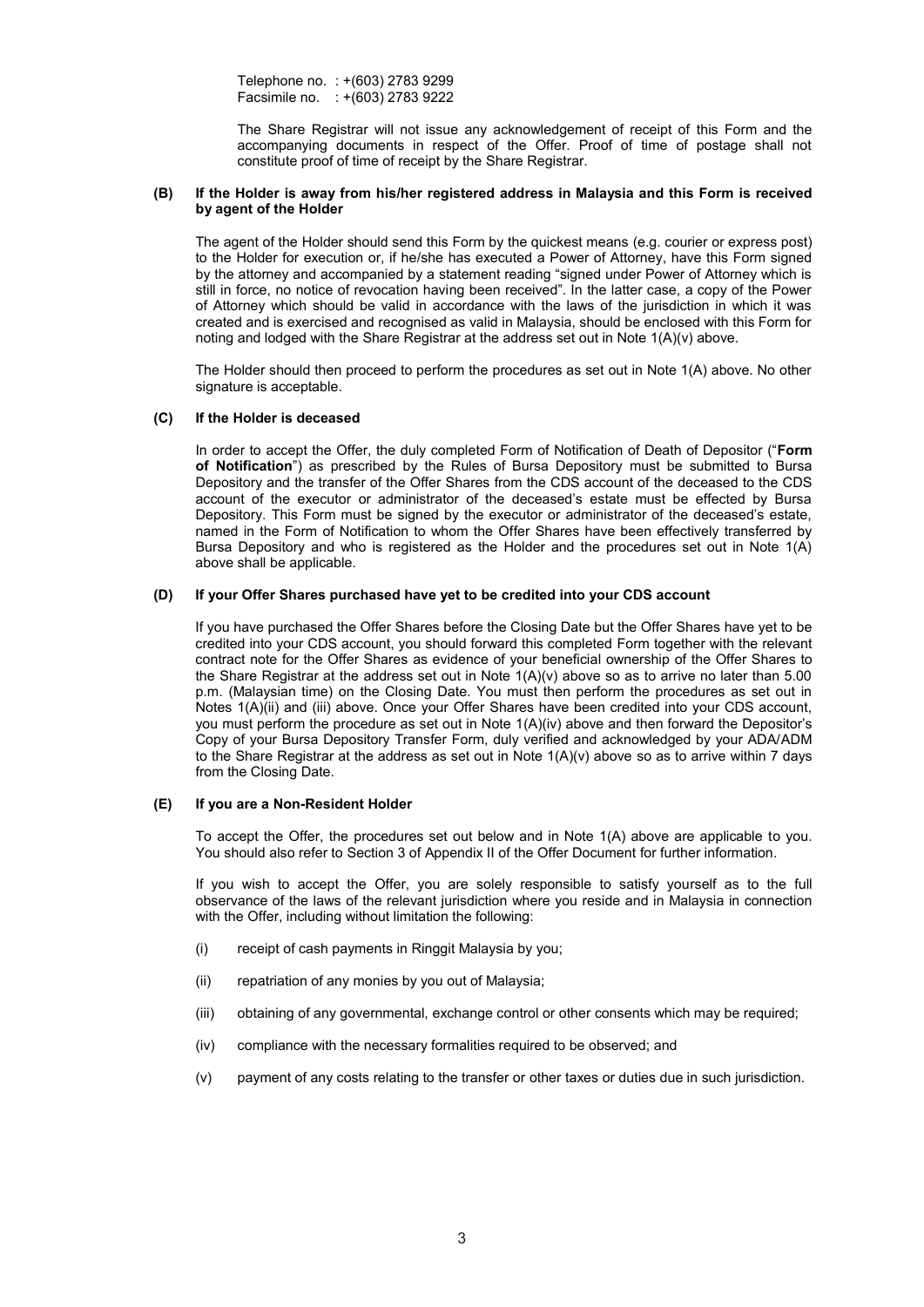You will be solely responsible for the payment of any transfer fees or taxes or other requisite payments due in such jurisdiction. The Joint Offerors, AmInvestment Bank and Share Registrar shall be fully entitled to be indemnified and held harmless by you for any transfer fees or taxes or other payments which you may be required to pay.

If you receive a copy of the Offer Document and this Form in any jurisdiction other than Malaysia, you may not:

- (i) treat the same as constituting an invitation or offer to sell your securities or participate in the Offer;
- (ii) use this Form unlawfully by contravening any relevant registration or other legal requirements; or
- (iii) use this Form, if in the relevant jurisdiction, such an invitation or offer cannot lawfully be made to you.

In such circumstances, the Offer Document and this Form are sent for information only and any use or acceptance thereof may be invalid and disregarded.

- 2. This Form must be completed in English or Bahasa Malaysia and submitted to the Share Registrar at the address set out in Note 1(A)(v) above in its entirety.
- 3. Please type or write clearly in ink using BLOCK LETTERS. Forms defaced by erasures or any kind of correcting fluid may be rejected at the absolute discretion of the Joint Offerors. Amendments must be clearly legible and should be countersigned by you.
- 4. Additional copies of this Form may be obtained from the office of the Share Registrar at the address set out in Note 1(A)(v) above from the Posting Date up to the Closing Date. You may also download this Form from the website of Bursa Malaysia Berhad at www.bursamalaysia.com.
- 5. Further instructions are contained in Appendix II of the Offer Document.
- 6. If you fail to comply with any of the terms or conditions pertaining to the acceptance of the Offer as set out in this Form and the Offer Document, the Joint Offerors may, at its discretion, elect to consider whether or not you have accepted the Offer. The decision of the Joint Offerors is final and binding.

**Settlement of the cash consideration under the Offer cannot be made until all relevant documents have been properly completed, signed and lodged with the Share Registrar. All documents sent to the Share Registrar will be at your own risk.**

**The latest time and date for the lodgement of this completed Form (together with the Depositor's Copy of the Bursa Depository Transfer Form duly verified and acknowledged by your ADA/ADM and where applicable, other document(s) of title or the relevant contract note for the Offer Shares) is 5.00 p.m. (Malaysian time) on the Closing Date, subject to Note 1(D) above, if your Offer Shares have yet to be credited into your CDS account.**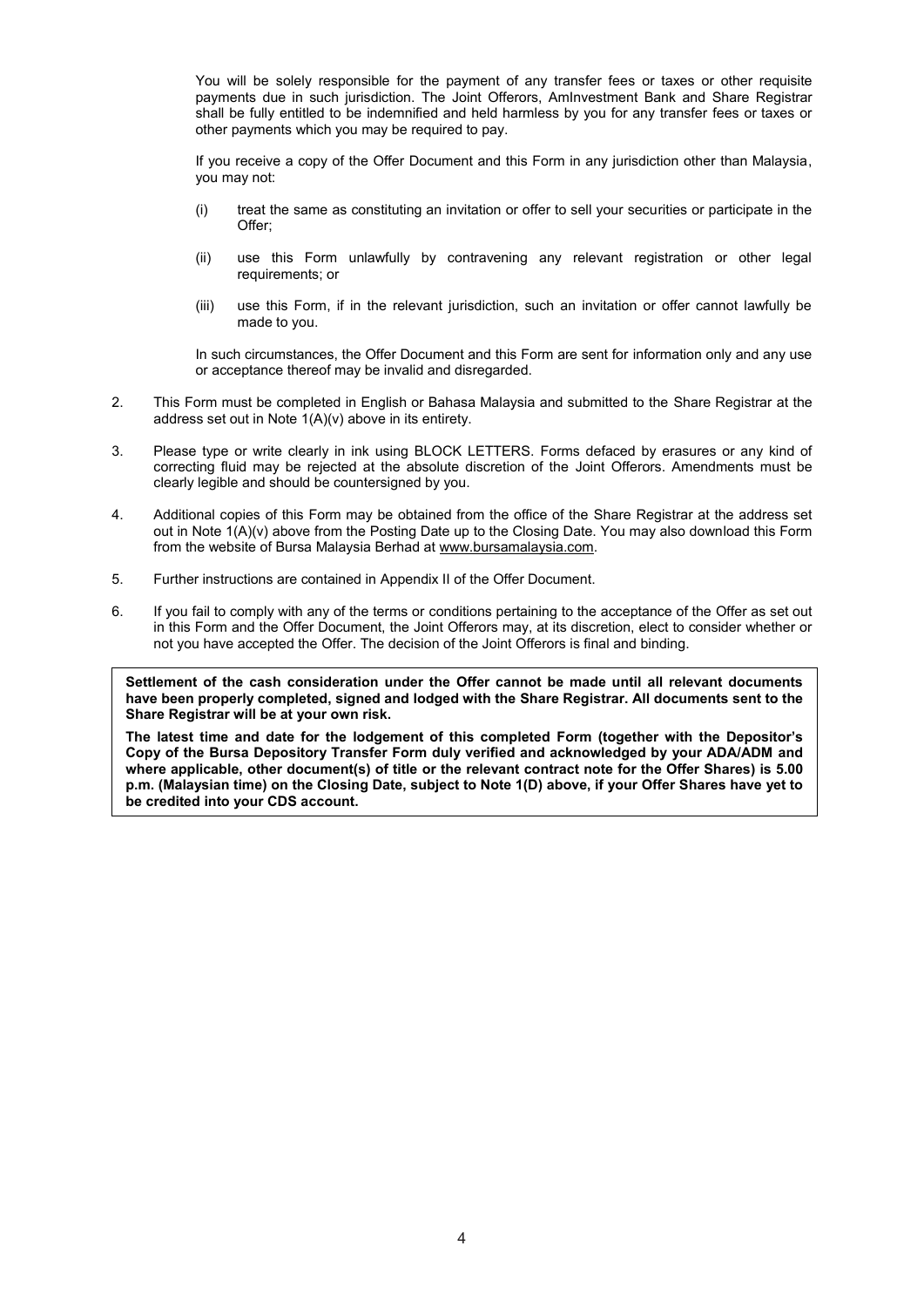## **FORM OF ACCEPTANCE AND TRANSFER FOR OFFER SHARE(S)**

## **TO: LADANG TERNAKAN KELANG SDN BERHAD, YBJ CAPITAL SDN BHD, DATUK TAN KOK, DATIN LIM HOOI TIN, TAN YEE BOON, TAN YEE SIONG AND TAN CHEE HUEY (COLLECTIVELY, THE "JOINT OFFERORS")**

Dear Sirs,

In accordance with the terms and conditions of the Offer Document dated 13 August 2019, I/we hereby accept the Offer by Joint Offerors through AmInvestment Bank Berhad in respect of (number of units) of my/our LTKM Shares in consideration of a cash payment of RM1.35 for every Offer Share*(1)* hereby transferred by me/us.

I/We enclose herewith the Depositor's Copy of Bursa Depository Transfer of Securities Request Form (FTF010):

| $\overline{\phantom{0}}$<br>Fransfar<br>.<br>۰No.<br>. |  |  |  |  |  |  |  |  |  |  |  |  |  |  |
|--------------------------------------------------------|--|--|--|--|--|--|--|--|--|--|--|--|--|--|
|--------------------------------------------------------|--|--|--|--|--|--|--|--|--|--|--|--|--|--|

duly verified and acknowledged by my/our ADA/ADM together with the Power of Attorney*(2)* / transfer notice issued by Bursa Depository evidencing the transfer of the Offer Shares from the deceased's CDS account to my/our CDS account, as the beneficiary<sup>(3)</sup>/ contract note(s) no.(s)<sup>(4)</sup> and/or other my/our CDS account, as the beneficiary*(3)* / contract note(s) no.(s)*(4)* \_\_\_\_\_\_\_\_\_\_\_\_\_\_\_\_\_\_\_\_\_\_\_ and/or other relevant documents which are required to effect the transfer of the Offer Shares.

I/We confirm that I/we am/are not Non-Resident Holder(s) or that I/we am/are Non-Resident Holder(s) ABLE to give the representations and warranties set out in Section 3.1(vi) of Appendix II of the Offer Document:

Name of depositor (Holder) :

|                            | PLEASE ENSURE THAT YOUR CDS ACCOUNT NO. GIVEN BELOW IS THE<br>SAME AS YOUR CDS ACCOUNT NO. STATED IN THE BURSA DEPOSITORY<br>TRANSFER OF SECURITIES REQUEST FORM (FTF010) |                     |
|----------------------------|---------------------------------------------------------------------------------------------------------------------------------------------------------------------------|---------------------|
| CDS account no.            |                                                                                                                                                                           |                     |
| NRIC no.                   | Old                                                                                                                                                                       |                     |
|                            | New<br>$\overline{\phantom{a}}$                                                                                                                                           |                     |
|                            |                                                                                                                                                                           |                     |
| Correspondence address     |                                                                                                                                                                           |                     |
| Telephone/ Contact no.     | : House/ Office :<br>Mobile                                                                                                                                               |                     |
| Facsimile no.              |                                                                                                                                                                           |                     |
| Email address              |                                                                                                                                                                           |                     |
| Date                       | $\blacksquare$                                                                                                                                                            |                     |
| If Holder is an individual | If Holder is a corporation $(5)$                                                                                                                                          |                     |
| Signature of Holder        | Director                                                                                                                                                                  | Director/ Secretary |